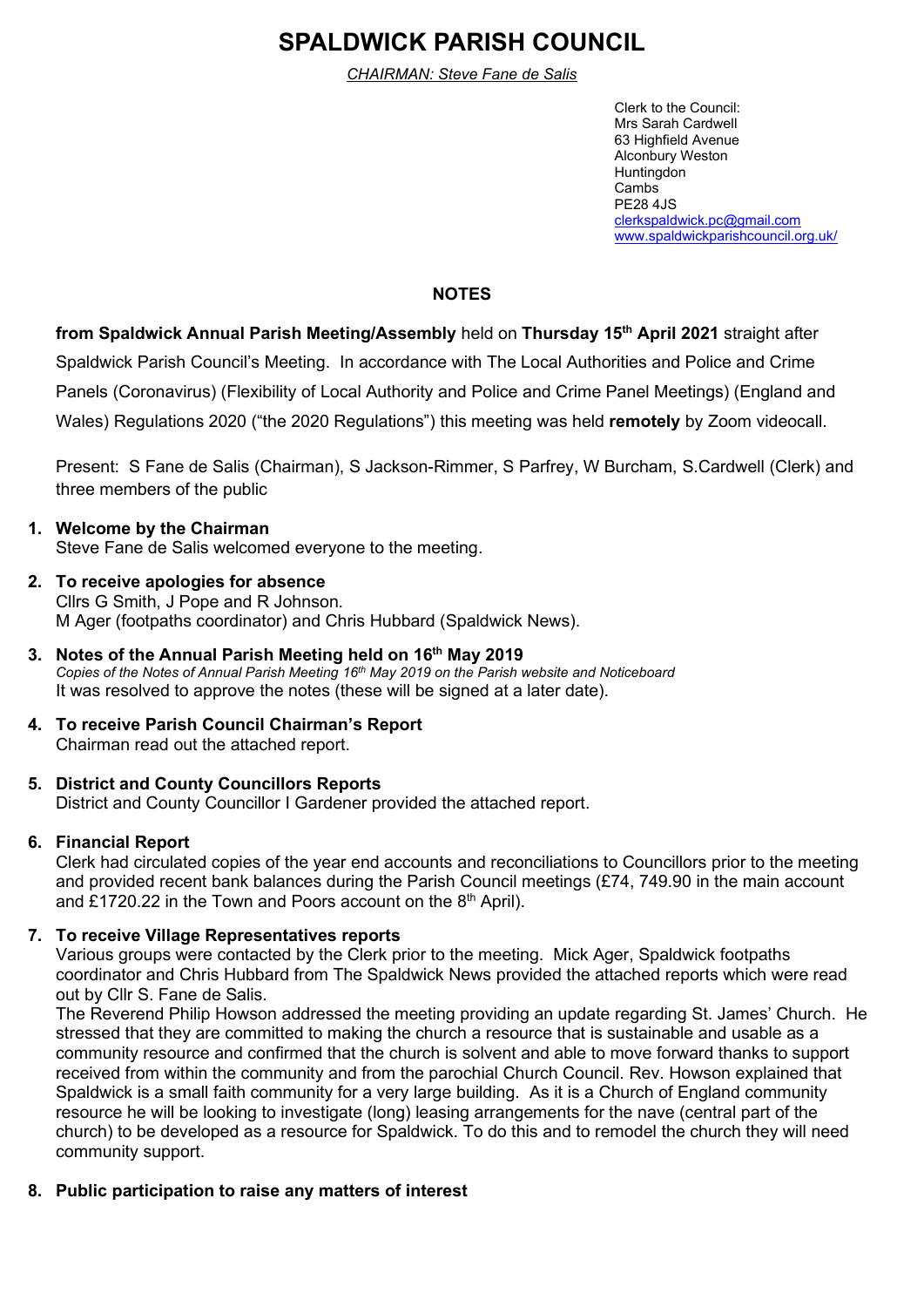Cllr S Jackson-Rimmer noted that she and friends had enjoyed a Burns night and commented that a larger venue would enable greater participation in events such as this within the village. Cllrs S Jackson-Rimmer and S Parfrey both volunteered to be contacts to Rev. Howson

#### **9. Chairman's Closing Remarks**

Cllr S Fane de Salis thanked everyone for attending and for working together as a community.

The meeting closed at 9.25pm.

These notes are considered draft until ratified at the next Annual Parish Meeting.

**\_\_\_\_\_\_\_\_\_\_\_\_\_\_\_\_\_\_\_\_\_ \_\_\_\_\_\_\_\_\_\_\_\_\_\_\_\_\_\_\_\_\_\_\_\_\_ Chairman: Steven Fane de Salis Chairman: Steven Fane de Salis** 

#### **Chairman's annual report**

Spaldwick Parish Council express their deepest condolences to Her Majesty the Queen and the Royal Family on the death of His Royal Highness Prince Philip the Duke of Edinburgh.

As we all know the last twelve months have been a difficult time with many new challenges. We are grateful to those who have given up their time to assist others.

I wish to thank my fellow Parish Councillors for their help during the past twelve months, especially Graham who has decided to stand down after 11 years on Spaldwick Parish Council. By working together we will be able to deliver more for our community. I also wish to thank our Clerk, Sarah Cardwell, for all her work to make this possible and to thank District Councillor and County Councillor Ian Gardiner for his assistance.

After many years of speculation and deliberation over the best solution regarding the poor state of repair of The War Memorial in Spaldwick we submitted a planning application seeking permission to replace it. Representatives of HDC have since informed us that this will be refused as Historic England has been made aware of our intention to replace the War Memorial and have listed it as a grade 2 monument. We have since received communication from The War Memorials Trust asking what action we are taking to safeguard the War Memorial. This concern will be raised with HDC.

Work has been ongoing with regards to the creation of Allotments in Spaldwick and I am happy to say that we opened up the field to allotment holders in May and there has been a lot of interest and activity. Initially we created 24 allotments and this will now be extended to 28 with a waiting list. The area of hardstanding and the roadway between the allotments is now complete and we are waiting delivery of new gates to finish this project. The Spaldwick Allotment Association has been a great help in achieving this goal.

No Speedwatch sessions have been conducted during the last two years and In response to concerns raised about the excess speed of vehicles in Spaldwick we have undertaken to purchase a Motor Vehicle Activated Sign which will be moved between three sites, Stow Road, High Street and Thrapston Road. This device will log the number and speed of vehicles to assist with any future Local Highway Initiative bids.

Another project that is ongoing is the provision of a defibrillator for Spaldwick, we hope to secure funding in the near future.

Thanks go to Mick Ager the footpath coordinator for his work to keep footpaths accessible to all and to Ed Wooddisse for his time and effort to cut back hedges along Thrapston Road. I also wish to personally thank all those involved in clearing and improving the ground around the play area on Ferriman Road, especially Russell and Sheila, and Linda and Uwe.

Steve Fane de Salis Chairman Spaldwick Parish Council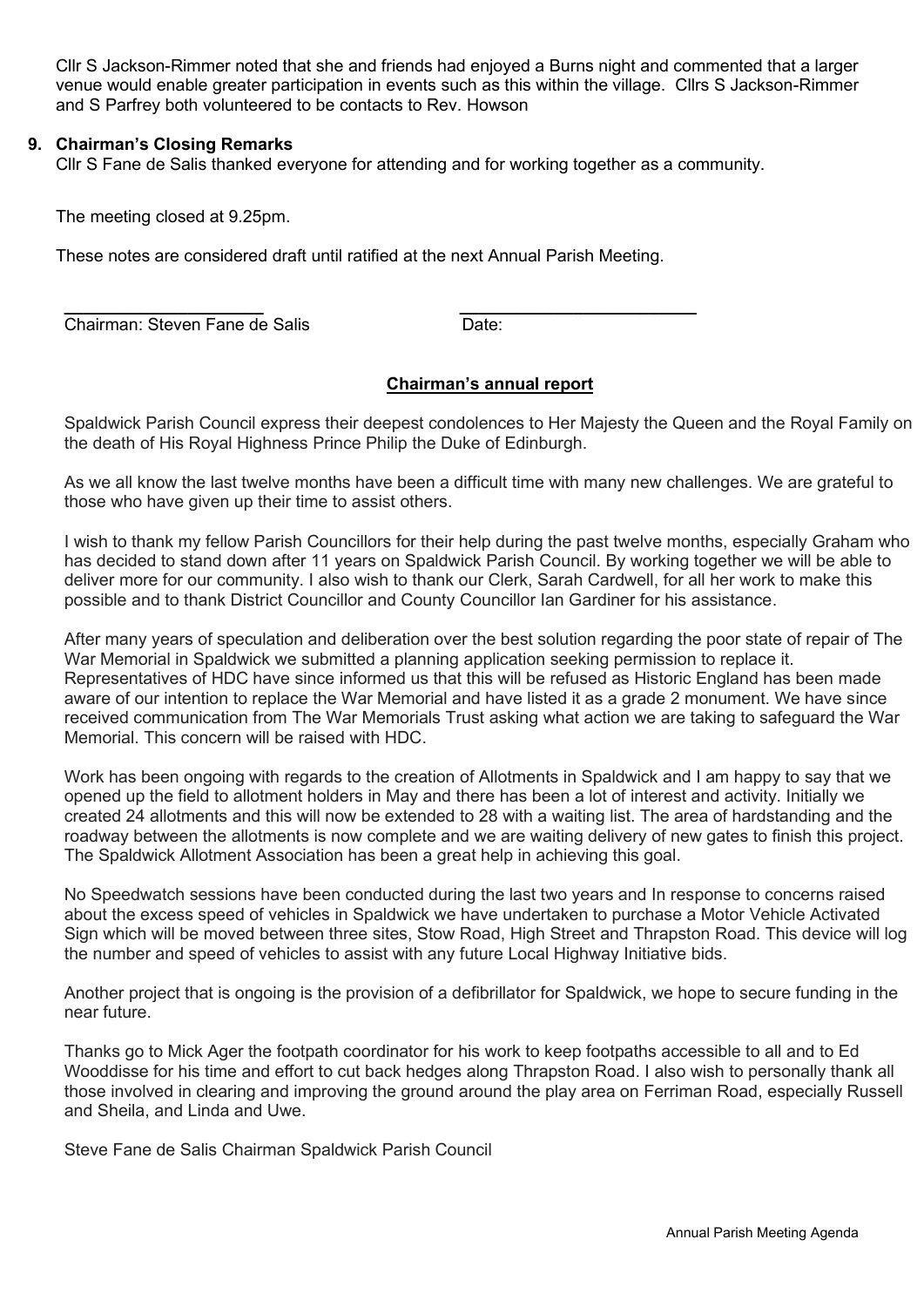# **Report from County & District Councillor Ian Gardener**

COVID 19

The County Council would like to remind people that if they need help during this pandemic, they should go onto either the County or District website's or phone the Countywide Hub on 034504552.

In the Kimbolton & Spaldwick area in the last seven days there have been 0-2 people tested positive for Covid 19 therefore the rate per 100,000 population is not applicable

The latest information I have on the Coronavirus in Huntingdonshire for the period from 7<sup>th</sup> April to 14th April, is that there were 25 new cases over the last seven days. The rate per 100,000 of population is not applicable. This is a decrease of 42% compared to the previous seven days. There were sadly however 3 more deaths in the last seven days, which were within 28 days of a positive test.

The online meeting with Shailesh Vara and I, the PC Chairman and Highways England regarding the improvement to the junctions on the A14 between Ellington & Bythorn/Keyston due to their lack of slip roads or short slip roads and poor visibility was held on Friday 26<sup>th</sup> March at 2pm and it was agreed to have Site visits to look at the issues and a further meeting with our MP once the site visits had been completed. I am arranging with Steven Thulborn at Highways England these site visits, which I hope will commence from the 10<sup>th</sup> May. I will keep the PC updated with the dates as they are confirmed

HDC Leisure Centres are starting to reopen, following their Covid 19 closure, please contact the Leisure Centre for more information.

The District Council will be starting to issue Business Restart Grants from Monday 19<sup>th</sup> April. The Restart Grant Scheme supports businesses in the non-essential retail, hospitality, leisure, personal care and accommodation sectors. This is a one off grant to reopen safely as Covid restrictions are lifted.

Highways England are moving forward with the dualling of the A428 between the Black cat Rounabout and Camborne. This will then create a dual carriageway from the M1 to Felixstowe.

If you have any questions or queries please do not hesitate to contact me Kind regards Ian Cllr Ian Gardener, County & District Councillor for Spaldwick

# **Report from Mick Ager, Spaldwck Footpaths Coordinator**

SPALDWICK FOOTPATH REPORT 1stAPRIL 2020 -1st APRIL 2021

Dear Clerk to the Parish Council

Seven footpaths have had issues in the last 12 months, All of which have been resolved or have actions in place to resolve, with 2 ongoing which are listed in more detail at the bottom of this report.

#### RESOLVED

**Footpath 12 & 13** These two footpaths close to Easton were initially overgrown and then partially reinstated but one on the incorrect line of the official path. The field has now been cleared and the paths now marked and follow the correct route across the field in question**.**

**Footpath 15 - One Hundred metres North of the A14** was overgrown by the new narrow Foot bridge (built approximately in the last 6 years) over the water course. This was reported and cleared quickly by the landowner

## **Long Lane (from High Street going South).**

Incorrect signage regarding vehicle usage was in place and is now in hand with CCC to re provide the correct signage when they become available.